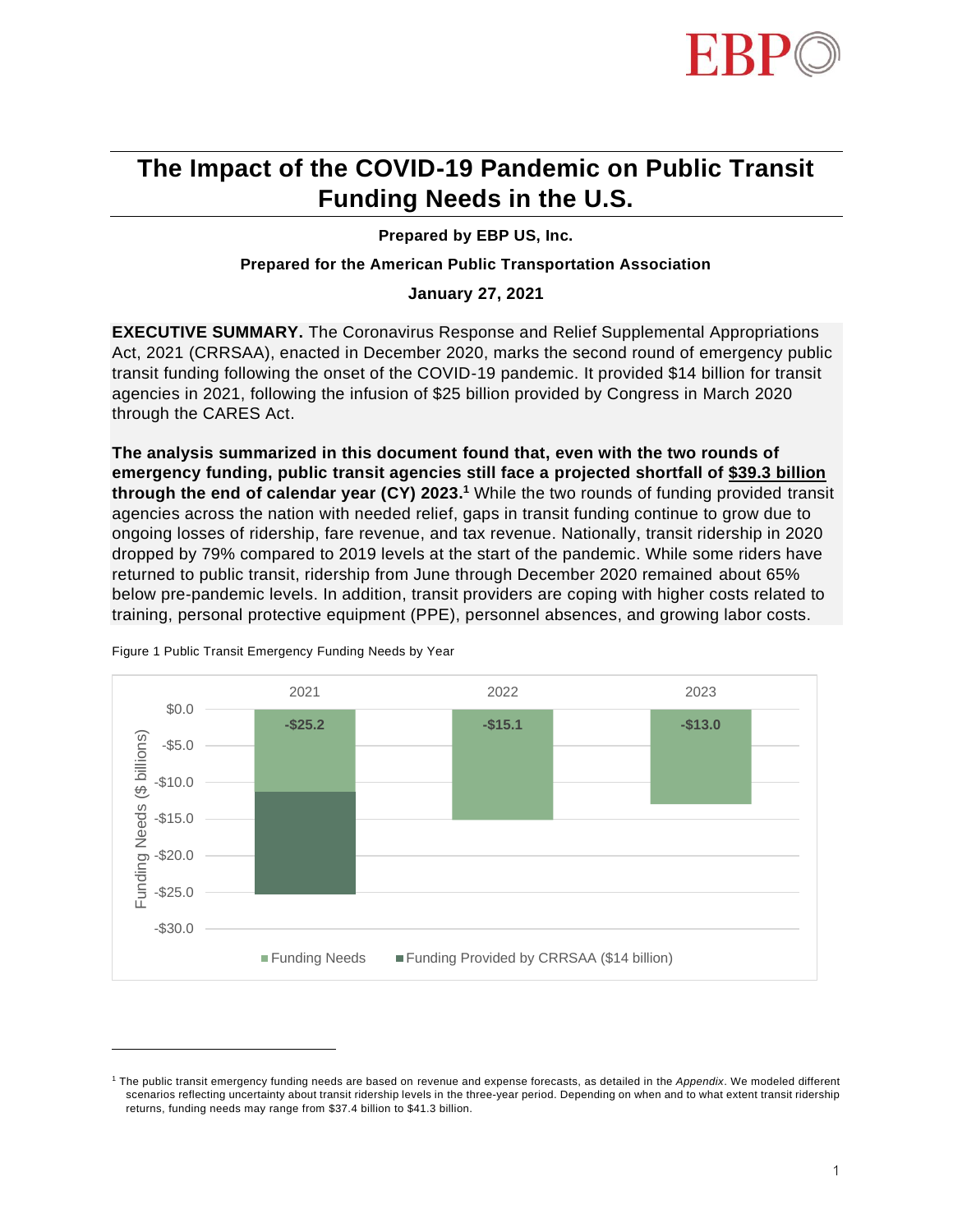

Although forecasts early in the pandemic suggested a possible "V-shaped" economic recovery, conditions worsened as the pandemic endured and public health measures intended to control the virus have prolonged negative financial impacts on transit agencies. Even with the phased release and distribution of the COVID-19 vaccine beginning in late December 2020, most forecasts suggest the economy will not reach pre-pandemic employment levels again until 2025. The depressed economy is expected to impact transit revenue through reduced ridership and reductions in other revenue sources, such as fuel taxes.

Nationally, reduced revenues will impede the ability of transit agencies to continue providing service for essential workers and make necessary capital investments to preserve a state of good repair. Some transit agencies may be forced to reallocate capital budgets to cover operations costs, although not all capital funding sources can be reallocated. While impacts will vary across transit agencies, the projected budget shortfall is expected to result in significant reductions in transit capital spending if funding needs are not met. Transit capital spending has a direct effect on the economy and generates both construction jobs and additional jobs through supplier purchases.<sup>2</sup>

When the economy does begin to recover, transit agencies will still be challenged with severe fiscal constraints. Such constraints stem from physical distancing requirements that reduce vehicle capacity, increased costs of facility and vehicle cleaning and disinfection, and some displacement of ridership due to remote work options adopted during the pandemic being made permanent for many workers. For these reasons, assuming the economy recovers in line with current epidemiological projections and related long-run unemployment level forecasts, ongoing depressed transit revenue and expenses translates to annual funding shortfalls ranging between \$13.0 billion and \$15.1 billion per year for CYs 2021 through 2023.

<sup>2</sup> *See* APTA Economic Impact of Public Transportation Investments, 2020 Update.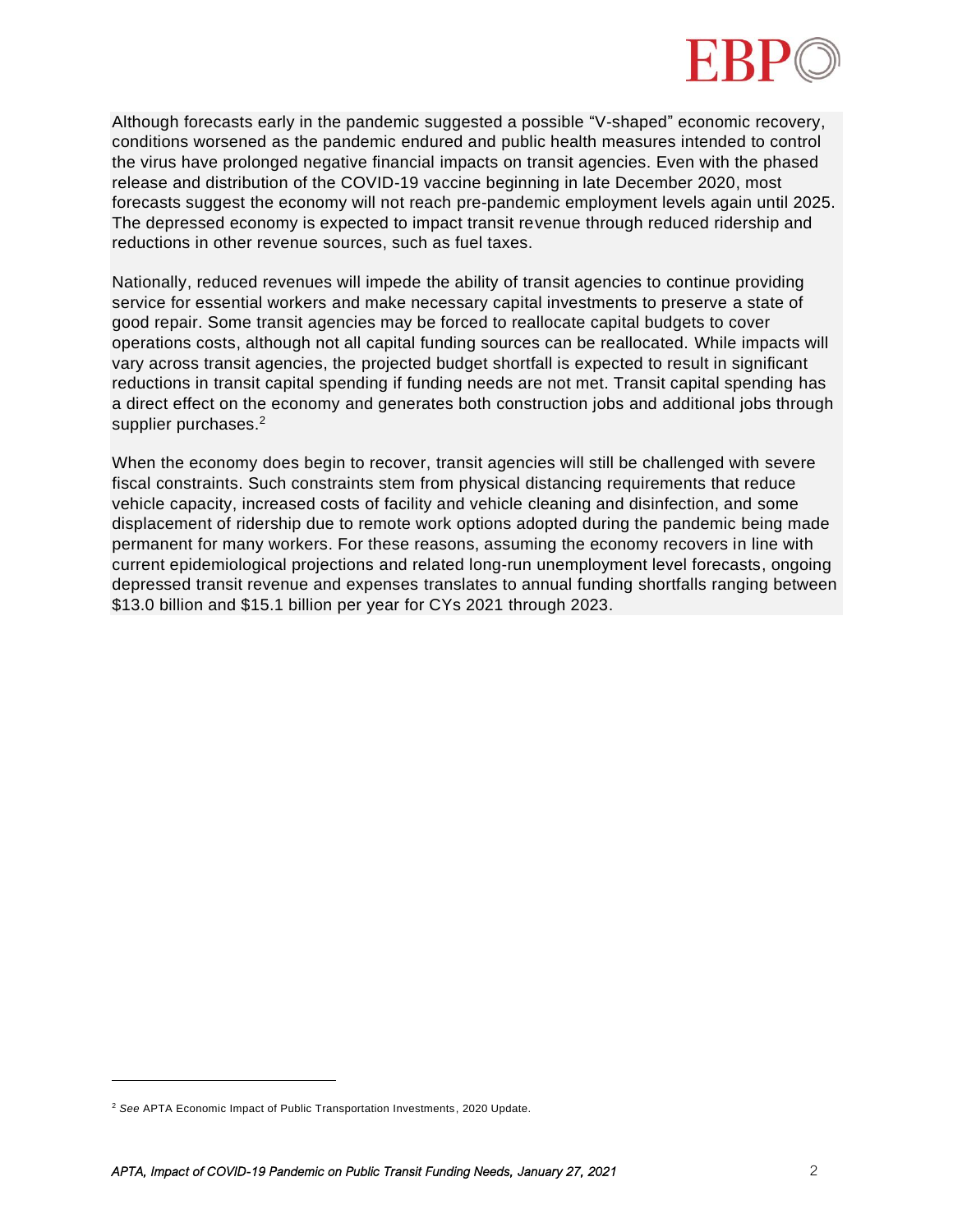

## **KEY FINDINGS**. 3

• The 2020 COVID-19 pandemic's effects on the nation's economy and day-to-day living have been profound. Since early 2020, more than 200 million people have been required to live under some form of physical distancing rules, with thousands of workplaces and businesses either closing indefinitely or implementing remote work arrangements. Public transit ridership dropped by nearly 80% in April 2020 and remained more than 60% below 2019 levels through the rest of the year.

-90% -80% -70% -60% -50% -40% -30% -20% -10% 0% Mar-20 Apr-20 May-20 Jun-20 Jul-20 Aug-20 Sep-20 Oct-20 Nov-20 Dec-20 Jan-21

Figure 2 Public Transit Ridership Losses and Projections

*Source: APTA Ridership Trends Dashboard powered by Transit, January 2021, [https://transitapp.com/APTA.](https://transitapp.com/APTA)*

- Public health and safety concerns associated with the pandemic have dramatically reduced overall travel and precipitated large and historic declines in public transit ridership. It is anticipated that ridership will remain at this level through the third quarter of 2021 and slowly grow as the vaccine roll out continues. Ridership in 2022 and 2023 is expected to remain lower than 2019 levels due to continued unemployment and increased remote work.
- Peak monthly unemployment in April 2020 was 14.8%, greater than any month during the Great Recession of 2007-2009. Although unemployment rates began to recover in the third and fourth quarters of 2020, monthly unemployment claims began to increase again in December 2020. From March through December 2020, more than 72 million new unemployment claims were filed, a historic high, with the national unemployment rate projected to remain above 9% through the end of CY 2021, and above 7% through the end of 2022.

<sup>3</sup> *See Appendix* for details of methodology and data sources used in this analysis.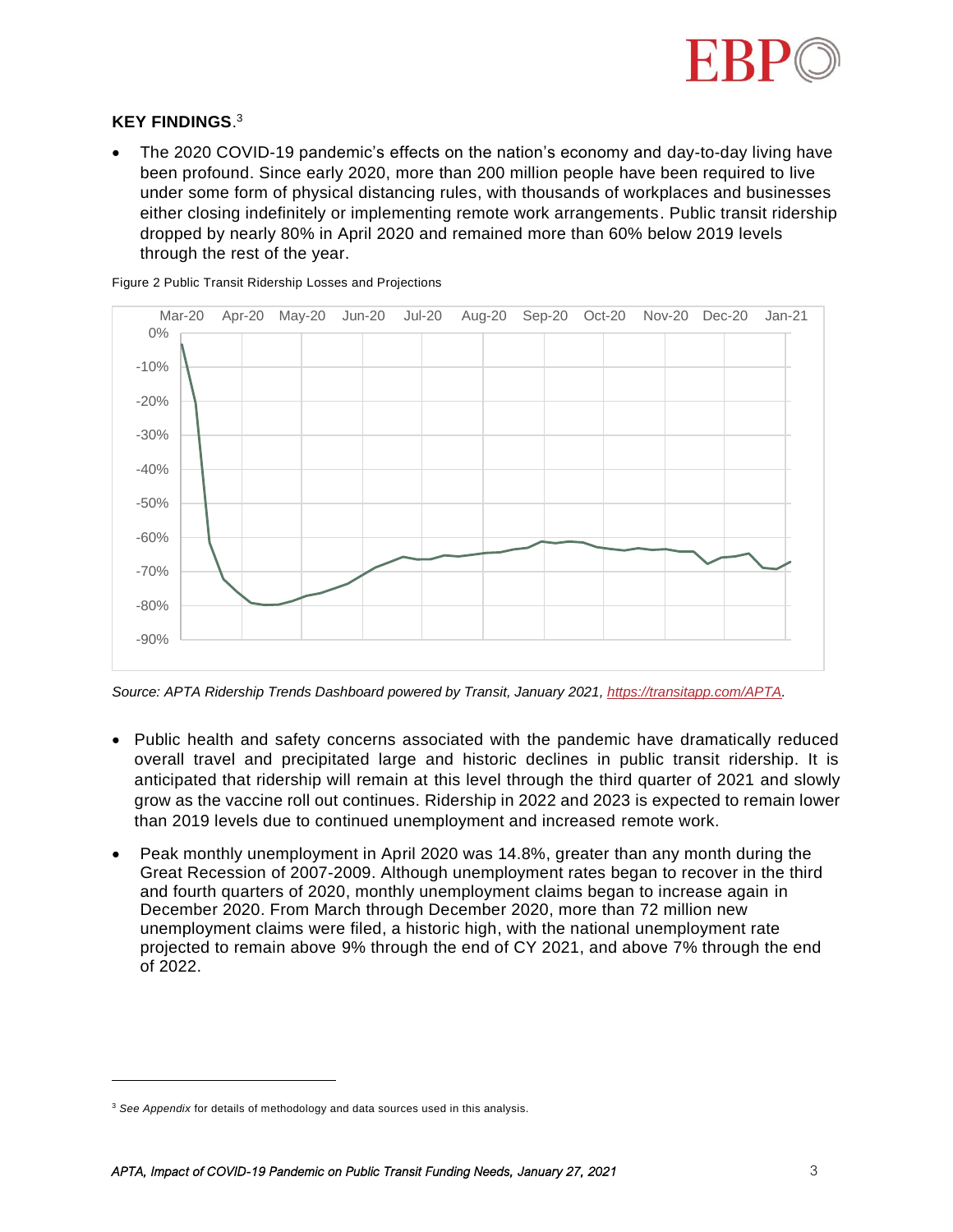

#### Figure 3: Unemployment Rate and Projections



*Sources: Bureau of Labor Statistics, U.S. Department of Labor, "Current Population Survey," January 2021; Congressional Budget Office, "10-Year Economic Projections," July 2020.*

- Transit revenue was further compromised during the pandemic due to many systems halting fare collection starting in March 2020 to help minimize contact between riders and transit operating personnel. By the third quarter of 2020, however, most systems returned to collecting fares, although at least five large and small operators were still not doing so as of December 2020. Fare revenue losses have also been amplified because ridership declines for higher-fare rail services (including subway and commuter rail) have been about 1.3 times higher than ridership declines on lower-fare bus services.
- While fares and other ridership-related funds are transit agencies' largest sources of revenues, accounting for almost 40% of annual budgets, other key sources are also forecast to decline significantly due to underlying economic conditions. These include revenues from state and local taxes, which may see a 25% decline in the early months of 2021 followed by a gradual return to normal. Transit agencies have also expressed concerns that states will allocate less of their budgets to transit. Because of uncertainty surrounding these decisions, this analysis does not account for these potential funding losses.
- Vehicle miles of travel (VMT), the major driver of motor fuel tax revenues, saw a sharp decline in April 2020. Although vehicular traffic increased in the later months of 2020, VMT in December 2020 dipped to only 74% of 2019 levels.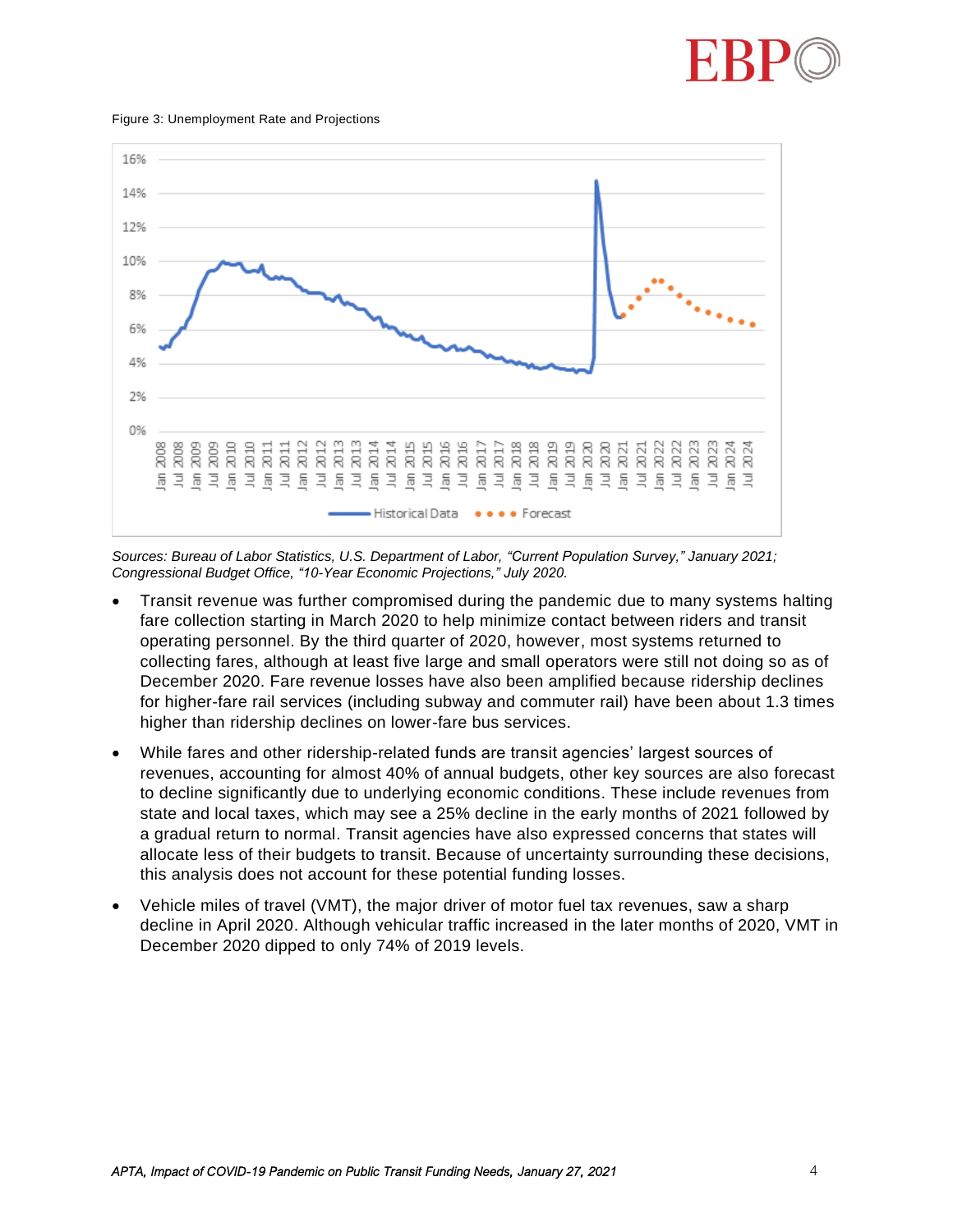

### Figure 4 VMT Loss and Forecast



*Sources: StreetLight VMT Monitor and U.S. Department of Transportation, Federal Highway Administration, Traffic Volumes and Trend[s http://www.fhwa.dot.gov/policyinformation/travel\\_monitoring/tvt.cfm.](http://www.fhwa.dot.gov/policyinformation/travel_monitoring/tvt.cfm) Forecasts based on Congressional Budget Office employment forecast.*

- Overall retail sales growth for the second half of 2020 returned to normal levels, despite a slight dip in December 2020 of 0.7% from November 2020. There were shifts in retail spending across different retail sectors away from tourism and restaurants toward ecommerce, <sup>4</sup> grocery stores, and home improvement/hardware. Given that total retail spending was up in 2020 compared to 2019 and 2018, this analysis assumes that the sales tax funding component of the total transit funding stream returns to normal levels in 2021. We acknowledge that the shift may affect the mix of taxable goods and that local and county sales tax collections (where applicable) may be affected disproportionately compared to state sales taxes due to the shift in retail spending toward e-commerce. Therefore, some transit agencies may see reductions in sales tax revenues. However, the total volume of retail sales, despite poor economic conditions, is strong nationwide.
- Transit agency expenses have escalated during the pandemic. PPE, additional cleaning and disinfecting, and high personnel absence rates have increased operational expenses at many agencies. Further, as agencies look ahead to supporting vaccination of their staff in 2021, they expect to incur additional costs.
- Cumulatively, declines in revenue sources and increased expenses translate to projected transit funding needs of \$25.2 billion in 2021, \$15.1 billion in 2022, and \$13.0 billion in 2023, as shown in [Figure 5](#page-5-0) below. Even after accounting for the \$14 billion of emergency transit funding provided by CRRSAA, transit agencies' net revenue gap through the end of 2023 is still projected to be \$39.3 billion (+/- 5%). 5

<sup>4</sup> E-commerce sales grew 32% in 2020-Q2 at the start of the pandemic to \$211 billion (an increase of \$51 billion from the prior quarter). Sources: U.S. Census Bureau, "Quarterly E-Commerce Report," January 2020; and U.S, Census Bureau, "Monthly Retail Trade Report," January 2020.

<sup>5</sup> We modeled different scenarios reflecting uncertainty about transit ridership levels in the three-year period. Depending on when and to what extent transit ridership returns, funding needs may range from \$37.4 to \$41.3 billion.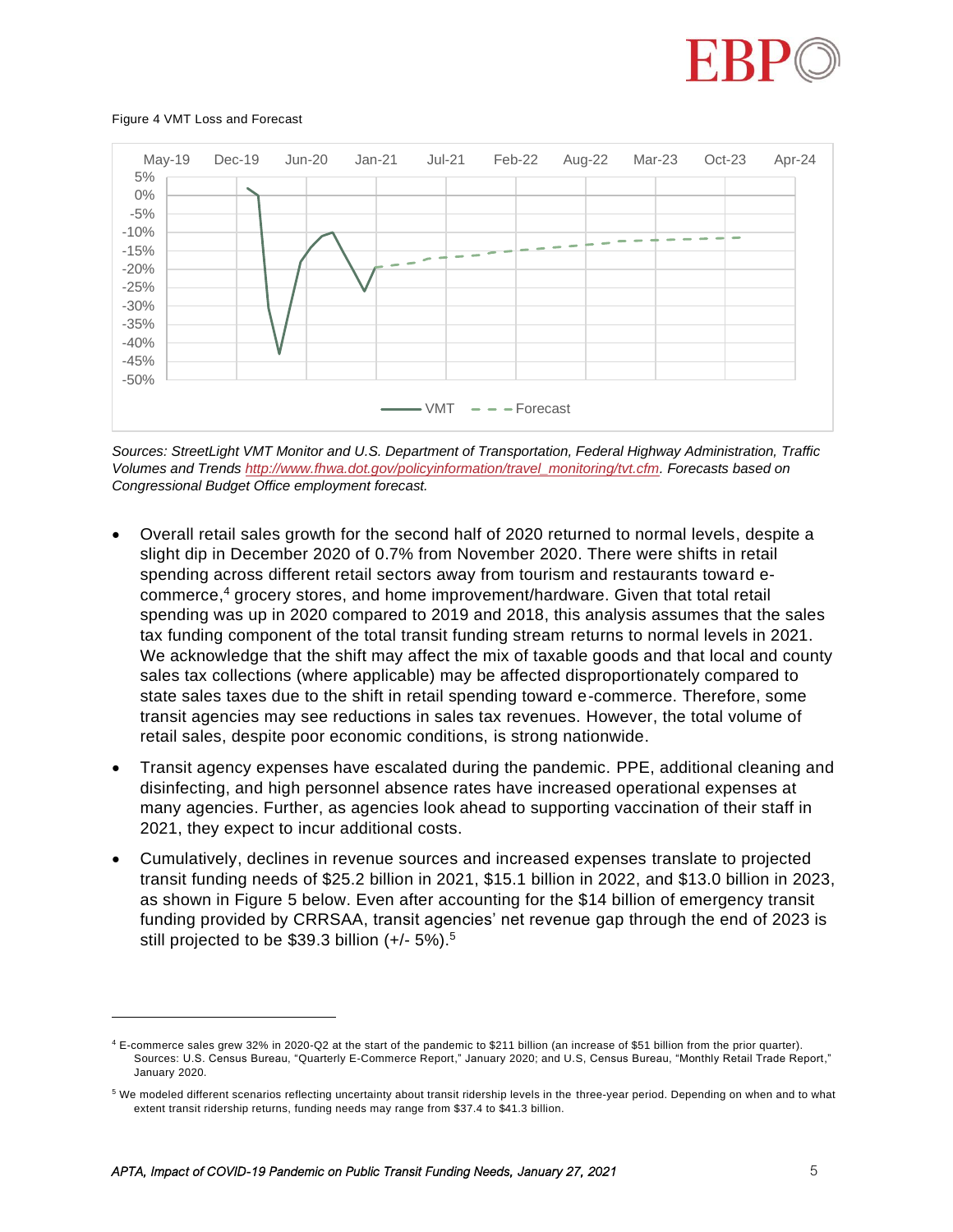

### <span id="page-5-0"></span>Figure 5 Public Transit Emergency Funding Needs by Year



• Revenue declines will also have impacts on transit capital project development and construction. For many transit agencies, funding shortfalls will directly affect capital budgets. In addition, some transit agencies may be forced to reallocate capital budgets to cover operating costs to maintain critical services for essential workers. Across all transit agencies, the projected budget shortfall is expected to result in significant reductions in transit capital spending. Transit capital spending, which accounts for over 50 percent of transit agency spending nationally, has a direct effect on the economy and generates both construction jobs and additional jobs through supplier purchases. $^6$ 

<sup>6</sup> *See* APTA Economic Impact of Public Transportation Investments, 2020 Update.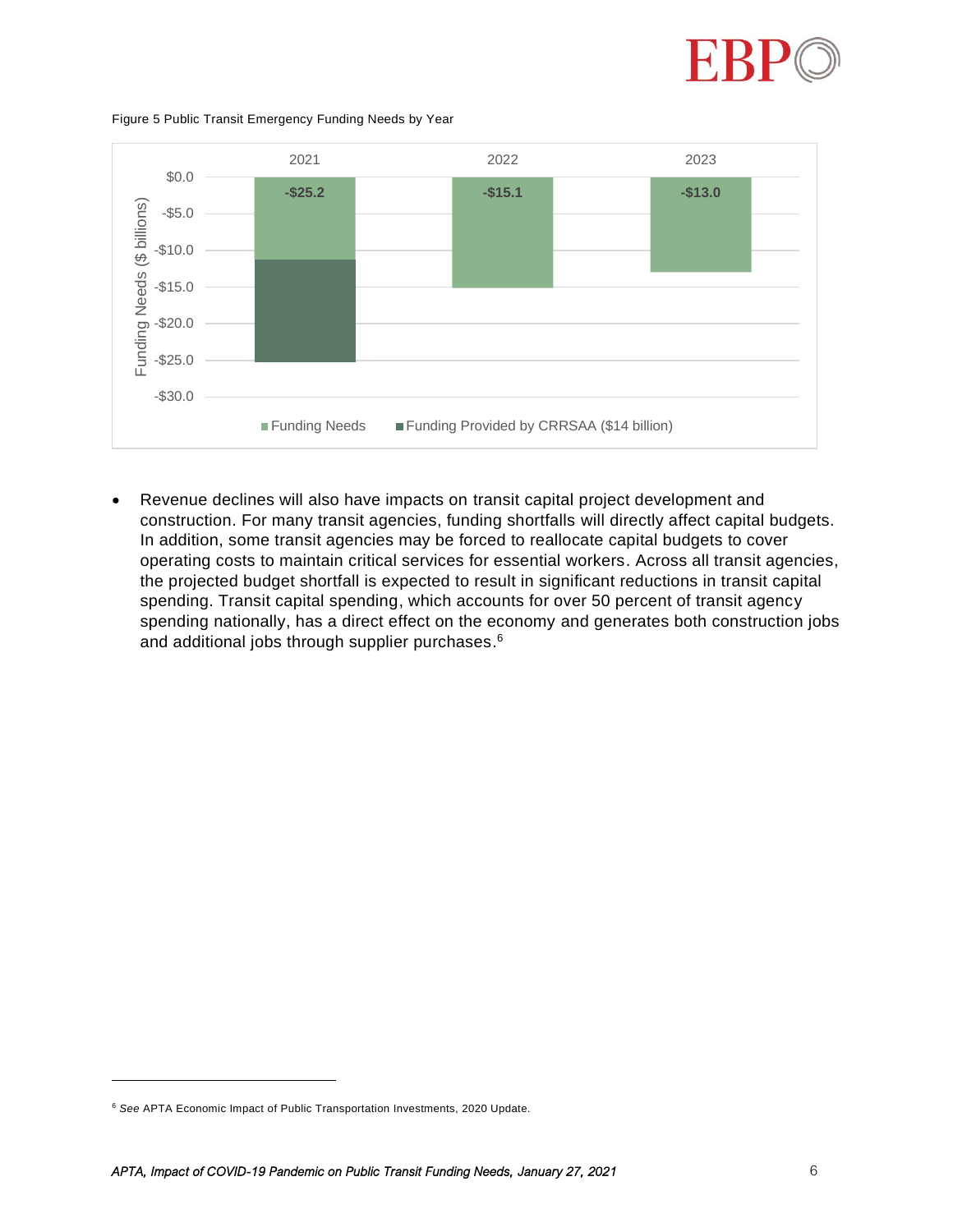

# **APPENDIX**

# **METHODOLOGY.**

Potential revenue losses were estimated using NTD transit revenue data<sup>7</sup>, and data from national reporting on revenue shifts in 2020, including data on declines in ridership, VMT, and tax revenue streams (see *Table 1: Revenue Risk Table*).

Revenue stream forecasts reflect assumptions about the duration of the impacts of COVID-19 on the economy and transit. After a range of economic and epidemiological forecasts were reviewed, the July long-term CBO unemployment forecast was determined as the most suitable for this analysis because it was the most comprehensive reporting of forecast assumptions and provided estimates through the end of calendar year 2030.<sup>8</sup> Importantly, CBO's projections also include the possibility of a reemergence of the pandemic and the shift in economic conditions. Additionally, the analysis assumes that widespread vaccinations will have occurred by the third quarter of 2021.

Transit ridership losses were informed by observed ridership losses in 2020, as reflected in transit use data from the APTA Ridership Trends dashboard, based on data from Transit app,  $9$ which showed declines in demand through late December 2020. In addition, the modeling accounts for fare revenue losses from rear-door boarding policies. The decline in transit revenue was used to estimate the potential job losses for capital spending.

Additional COVID-related expenses for agencies were included in the cost analysis using an estimated COVID-19 expense factor derived from agency interviews. These monthly costs were scaled to the national level (\$653 million per month) using ridership as a proxy<sup>10</sup>. These costs include labor, materials, and equipment related to additional cleaning and personal protective equipment.

<sup>7</sup> National Transit Database, "2018 National Transit Summaries and Trends: Appendix"

<sup>&</sup>lt;sup>8</sup> CBO forecast included estimates of GDP, unemployment, and interest rate on Treasury Notes. "CBO's Current Projections of Output, Employment, and Interest Rates and a Preliminary Look at Federal Deficits for 2020 and 2021 " April 24, 2020

<sup>9</sup> APTA Ridership Trends Transit Dashboard powered by Transit, January 2021, https://transitapp.com/APTA

 $10$  Expenses were scaled using national unlinked passenger trips. APTA 2020 Public Transportation Factbook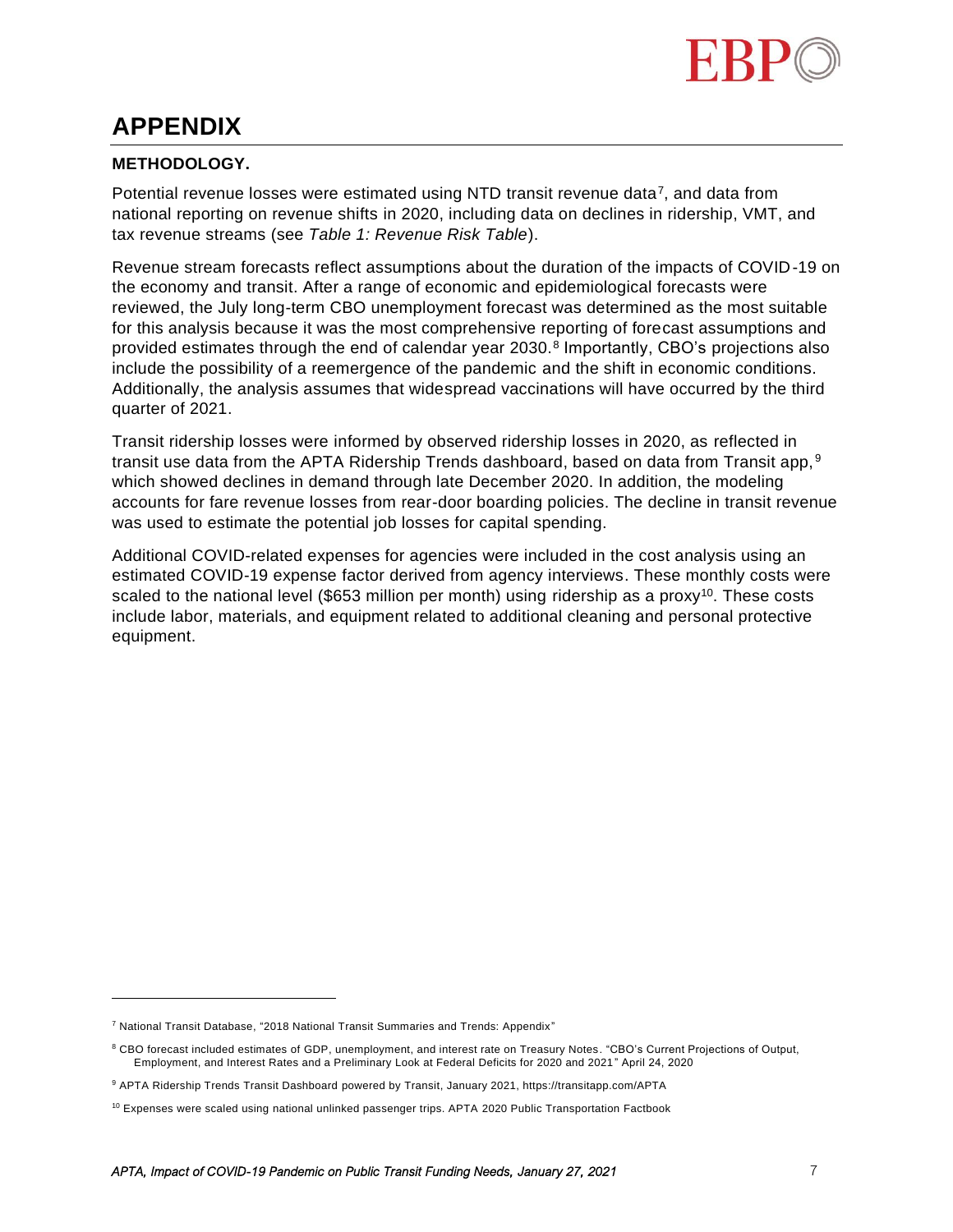

### Figure 6: Overall Method for Estimating Revenue Gap

| Determining Peak Revenue and Ridership Losses                    |                                    |                                                                          |  |  |  |  |
|------------------------------------------------------------------|------------------------------------|--------------------------------------------------------------------------|--|--|--|--|
| NTD Transit Revenue by<br>Source                                 | <b>Revenue Loss Estimates</b>      | 2020 Ridership Data                                                      |  |  |  |  |
|                                                                  |                                    |                                                                          |  |  |  |  |
| Review Forecasts to Estimate Duration of Impacts to Transit      |                                    |                                                                          |  |  |  |  |
| Economic Forecasts<br>(CBO, Moody's, Morningstar, Oxford Econ.)  |                                    | <b>Epedimology Forecasts</b><br>(Havard GHI, CDC, Cleveland Clinc, IHME) |  |  |  |  |
|                                                                  |                                    |                                                                          |  |  |  |  |
| Scale Transit Losses Across Forecast Duration to Estimate Impact |                                    |                                                                          |  |  |  |  |
| Ridership                                                        | Jobs<br>Transit Revenue Loss & Gap |                                                                          |  |  |  |  |

## Table 1: Revenue Risk Table

|                              |                                | <b>Share of total</b> | <b>Decline</b> |                                                                                                                                                                                                                      |
|------------------------------|--------------------------------|-----------------------|----------------|----------------------------------------------------------------------------------------------------------------------------------------------------------------------------------------------------------------------|
| <b>Source</b>                | <b>Type</b>                    | <b>Funding</b>        | <b>CY 2021</b> | <b>Sourcing and Assumptions</b>                                                                                                                                                                                      |
| Directly<br>Generated        | Fares & Other<br>Non-Farebox   | 29.5%                 | $-68%$         | Transit app user data through December 2020,<br>APTA, review of transit agency fare collection<br>policies, assumed correlation of ridership<br>return with CBO employment forecast after<br>widespread vaccination. |
| Federal                      | Federal                        | 15.8%                 | 0%             | \$14B in CY 2021 under CRRSA                                                                                                                                                                                         |
| Local                        | <b>Income Tax</b>              | 0.3%                  | $-21%$         | Based on monthly BLS unemployment claims<br>and CBO employment forecast.                                                                                                                                             |
| Local/State                  | <b>General Fund</b><br>& Other | 18.9%                 | $-21%$         | Center on Budget and Policy Priorities:<br>Monthly decline in state revenues.                                                                                                                                        |
| <b>State</b>                 | Transportation<br>Fund         | 14.3%                 | $-17%$         | Drop in traffic as measured by cellphone and<br>GPS location data from StreetLight;<br>projections assume correlation with<br>employment forecast.                                                                   |
| <b>Taxes</b><br>Levied/Local | Sales Tax                      | 18.0%                 | 0%             | Estimate based on Census Monthly Retail<br>Reporting, and Advance Monthly Retail Trade<br>Report. Sales taxes return to historic levels at<br>end of 2020 and do not impact transit funding<br>starting in 2021.     |
|                              | <b>Property Tax</b>            | 2.8%                  | 0%             | Property tax impacts are expected to be<br>mixed; analysis assumes no impact.                                                                                                                                        |
|                              | <b>Fuel Tax</b>                | 0.3%                  | $-17%$         | Drop in traffic as measured by cellphone and<br>GPS location data from StreetLight;<br>projections assume correlation with<br>employment forecast.                                                                   |